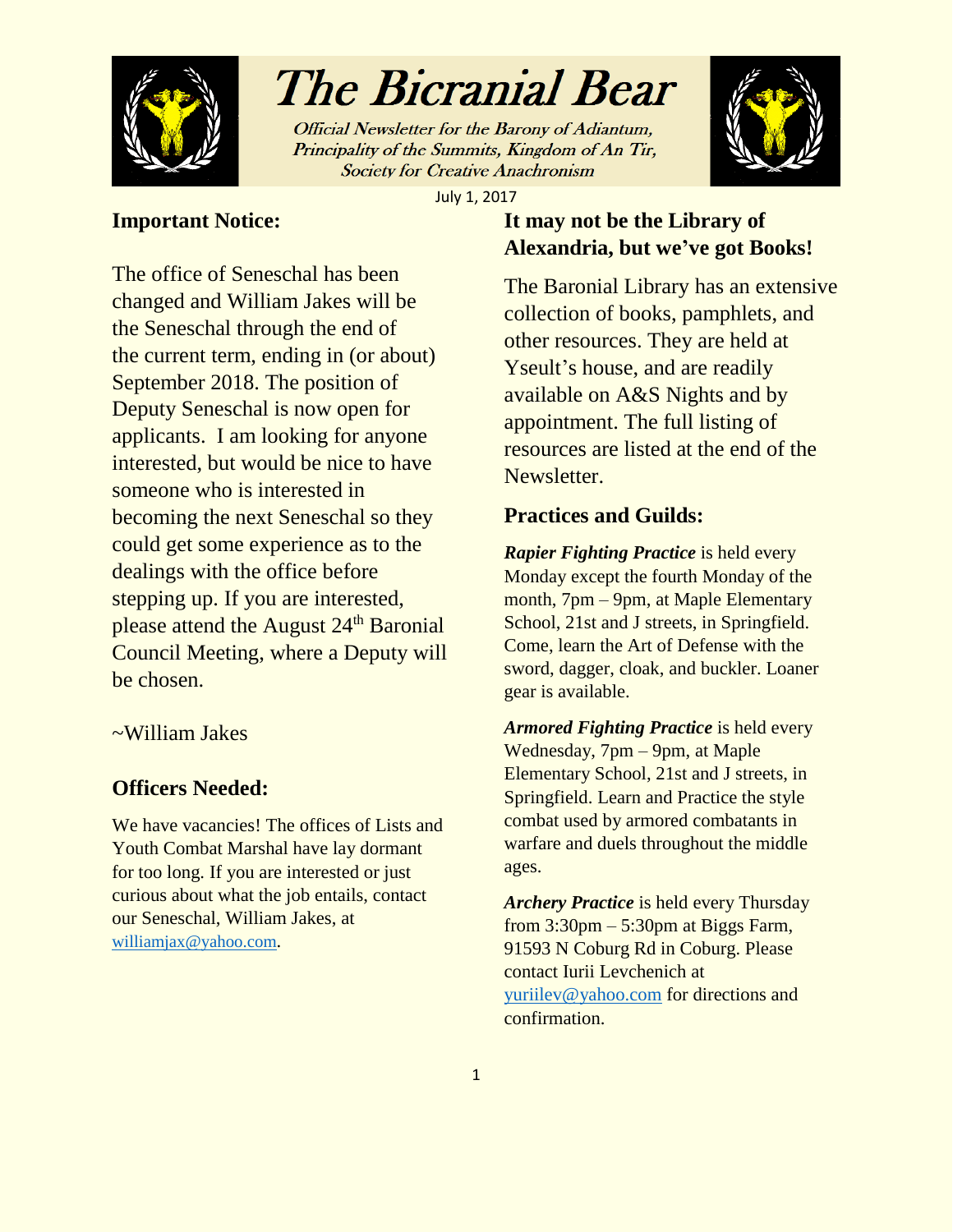

Official Newsletter for the Barony of Adiantum, Principality of the Summits, Kingdom of An Tir, **Society for Creative Anachronism** 



July 1, 2017

*Thrown Weapons Practice* (Darts) is held on the second and fourth Wednesdays of the month from  $4:00 \text{pm} - 7:00 \text{pm}$  at the Wetlands Brew Pub & Sports Bar, 922 Garfield St. in Eugene. Darts will be in the back room, down the hallway to the left after you enter, so we will not be interfering with other activities or be interfered with by other patrons, as well. There is no fee, and loaner darts will be available.

Traditional thrown weapons (Knife, Axe, Spear) will resume as weather improves at Briggs Farm, 91593 N Coburg Rd in Coburg. Contact Kevin Sorok, [kevkid11@yahoo.com](mailto:kevkid11@yahoo.com) for details.

*Baronial A&S Guild* is held the first and third Tuesdays of the month, 7pm – 9pm, at 3025 Neslo Lane, in Eugene. All are welcome to join us to work on projects, learn new skills, or to simply enjoy good company. Please contact Yseult of Broceliande at [pam@bobwhitman.com](mailto:pam@bobwhitman.com) for details.

*Thingmakers Guild* is held the fourth Tuesday of the month from 6:00pm – 8:00pm. Apply your artistic skills to the pageantry and largess of the Barony. Contact Ayla Roth at [cafskp@gmail.com](mailto:cafskp@gmail.com) for details.

*Scribal Guild* meets as need and interest requires. Please contact Antonia Crivelli at [masherwood48@gmail.com](mailto:masherwood48@gmail.com) for details.

*Baronial Council Meetings* are held the fourth Monday of the month from 7:00pm – 9:00pm at the Sizzler, 1010 Postal Way, in Springfield, in the West (toward the left as you enter) meeting room. There is no obligation to purchase food or drink. Expect an update on our December meeting soon, as we avoid competition with the ride of St. Nicholas.

### **From the Chronicler:**

Populace and Officers of Adiantum, this is your newsletter! Please send your inputs for the October Bicranial Bear to Murchadh Monaidh Chraoibhe at [wesley.c.worley@gmail.com.](mailto:wesley.c.worley@gmail.com)

*This is the July 2017 issue of the Bi-Cranial Bear, a publication of the Barony of Adiantum of the Society for Creative Anachronism, Inc. (SCA, Inc.). The Bi-Cranial Bear is available from Wesley Worley, 82002 Lost Creek Rd., Dexter, OR 97431. It is not a corporate publication of SCA, Inc., and does not delineate SCA, Inc. policies. Copyright © 2009 Society for Creative Anachronism, Inc. For information on reprinting photographs, articles, or artwork from this publication, please contact the Chronicler, who will assist you in contacting the original creator of the piece. Please respect the legal rights of our July 2017 Issue contributors."*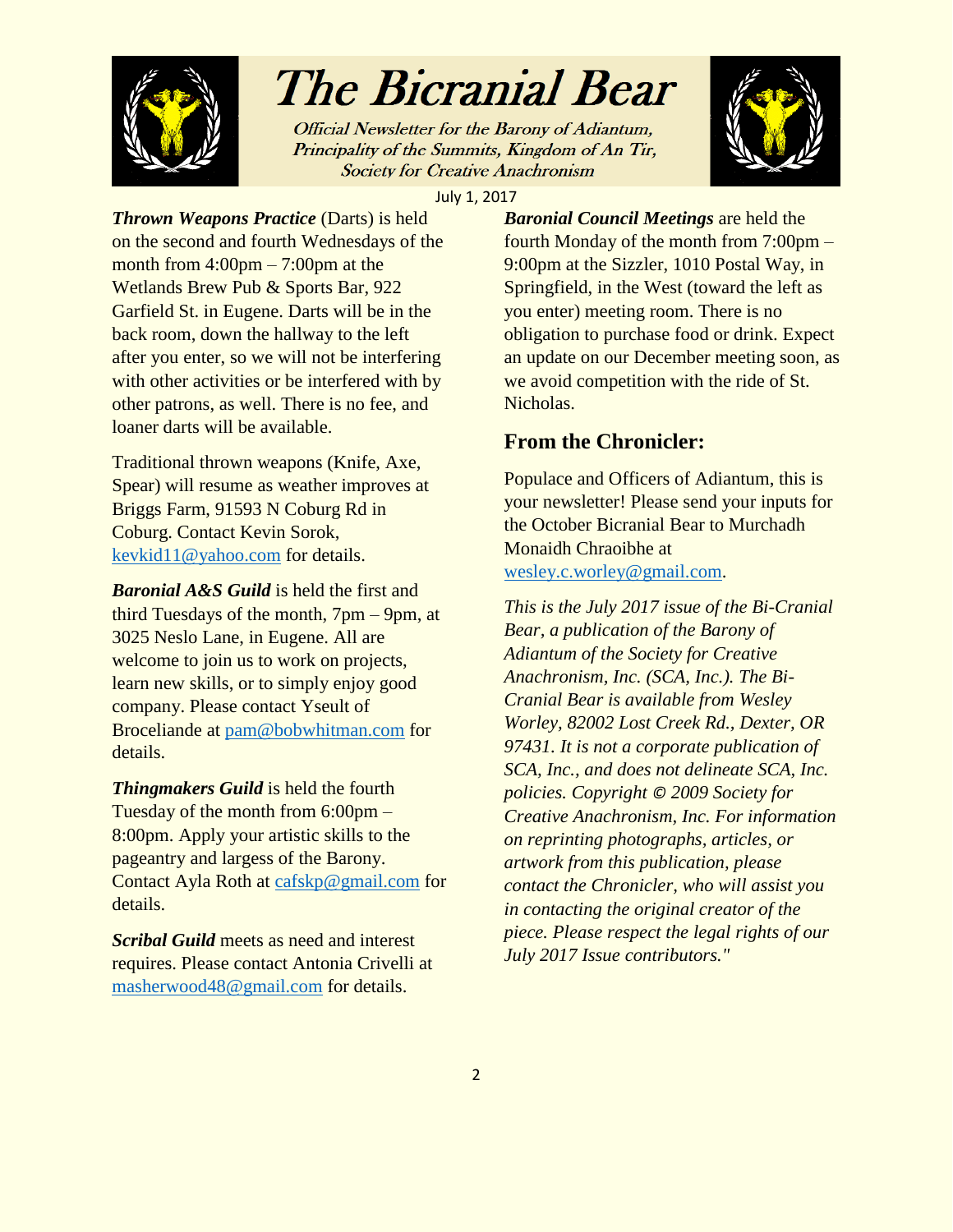

**Official Newsletter for the Barony of Adiantum,** Principality of the Summits, Kingdom of An Tir, **Society for Creative Anachronism** 

July 1, 2017



#### **The Adiantum Baronial Library**

All holdings kept at Yseult of Broceliande's house, 3025 Neslo Lane, Eugene, unless otherwise noted

#### **Dance Books**

The Gresley Manuscript Dances, University of Ithra. Instructions for 7 dances  $+$  tune line of music  $+$  CD

Eastern Kingdom Dance Book, Alia Wasa Caré.

Dances of England & France, 1450-1600, Mabel Dolmetsch

Courtly Dance of the Renaissance: A New Translation of the "Nobilita di Dame" (1600), Julia Sutton

Lord Longwind's Book of Dance Music, Longwind of Neumes

Orchesography, Thoinnot Arbeau

Dance: The Playbeau Interview, Compleat Anachronist #74, history of dance

The Rose & Nefr Dance Manual

Rose & Nefr Dance Tapes, case with 2 cassette tapes

The Letter of Dance #21, Italian Balli of 15c, Salterello, Abbrevatures in Period

The Letter of Dance #22, Twt Hill, Sellenger's Oval, Lorayne Almayne

The Letter of Dance #24, Bransles, Negri's Il Canario

Honeysuckle Alman, by Master Robyyan, from The Oak, 1993, Atlantia (loose pages)

The Tape of Dance, Vol. 2 & Vol. 3, tape cassettes

Dancing for Fighters, tape cassette

tape cassette of dance music (E. European?)

Bi-Cranial Bear, Dec. 2002, dance cheat sheets for dances at 12<sup>th</sup> Night 2003

Dance pamphlet from  $12<sup>th</sup>$  Night Ball, AS XLV, with instructions for the dances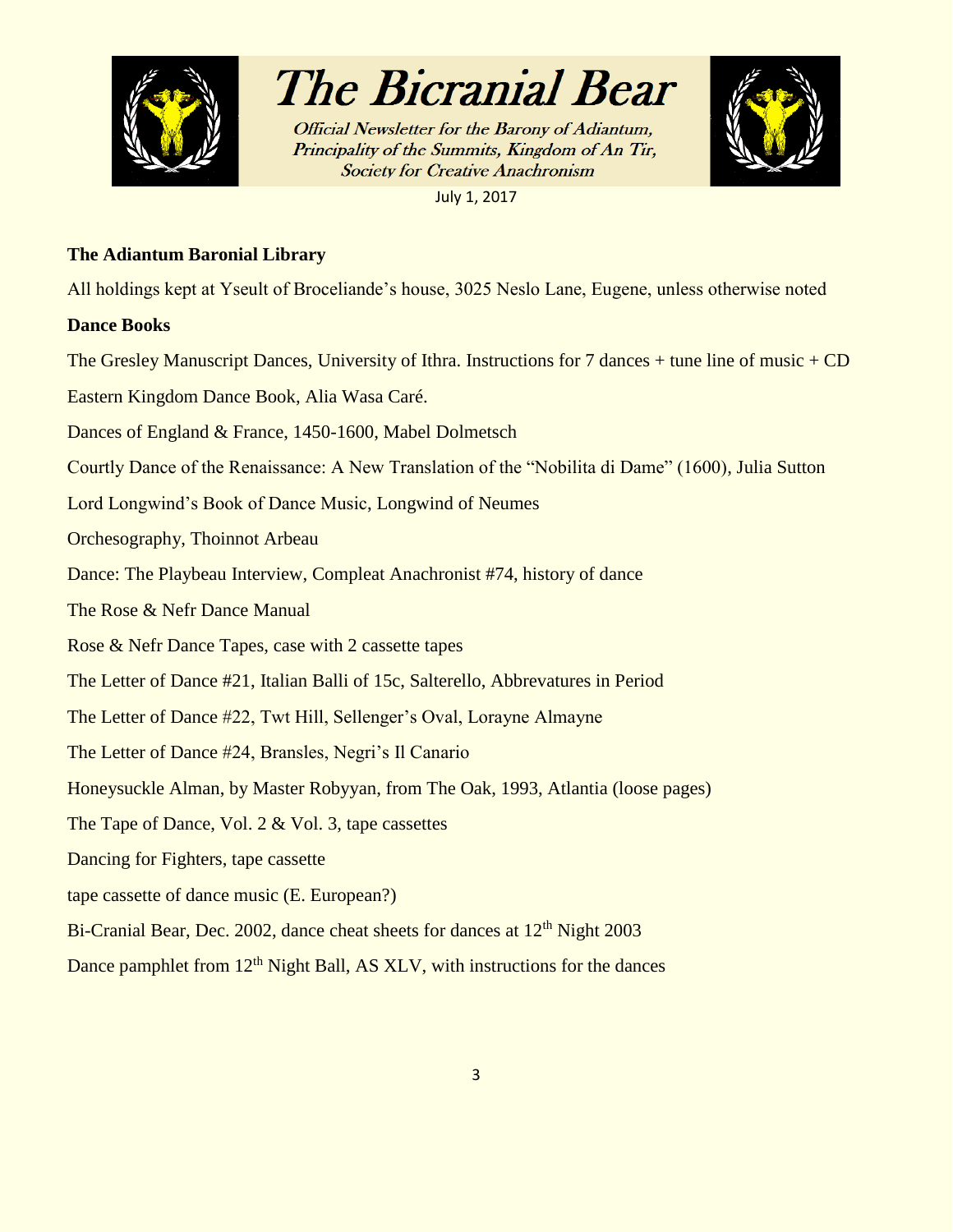

**Official Newsletter for the Barony of Adiantum,** Principality of the Summits, Kingdom of An Tir, **Society for Creative Anachronism** 

July 1, 2017

#### **General Books**

- Elf Hill Times Song Book & Supplement, 5 copies
- The An Tir Songbook, bound with the first Elf Hill Song Book

Period Pavilions: Period Plans No. 1, Coryn Weigle (Mediaeval Miscellanea Publication, 1992)

Period Pavilions by Kathea von Linse

The Doomsday Book of An Tir, A.S. XX. A Photocopy

A Beginner's Manual of Armor Construction. Ludwig von Lemminghaus, May 1983

Food and Feast in Medieval England, P. W. Hammond. Stroud, UK: Sutton Publishing, 1995

Tan Your Hide: Home Tanning Leathers & Furs / Special Section on Working with Leather. By Phyllis Hobson. Pownal, VT: Garden Way Publishing, 1977.

The 30 Year Journal of Academic Papers

A Book of Bibliographies for the Arts & Sciences in the Current Middle Ages, 2e, 1991

Adiantum Cohort Study Guide & Pre-Test

### **Loose Articles or Folders**

"Introduction of Medieval Alchemy", an SCA class handout by Gordon Redthorn, 29pp.

Women's Medicine & Midwifery, SCA class handout

"Introduction to Period Card Games" and "More Period Card Games", by Master Dafydd ap Gwystl (loose pages), from The Oak, Atlantia, 1993

"Cambok", by Sir Dafydd ap Gwystl, (loose pages), from The Oak, Atlantia, 1993

"Babbio", a period play, 5 copies in a file folder

"Nice Wanton", a period play, 5 copies in a file folder

SCA Bardic Traditions, Knowne World A&S Symposium, 2001

Minstrels: packet of music, Brand & Cymbric

How to Learn & Tell a Story, SCA class handout

Intro to 14c Italian Food – redacted recipes, Eden Rain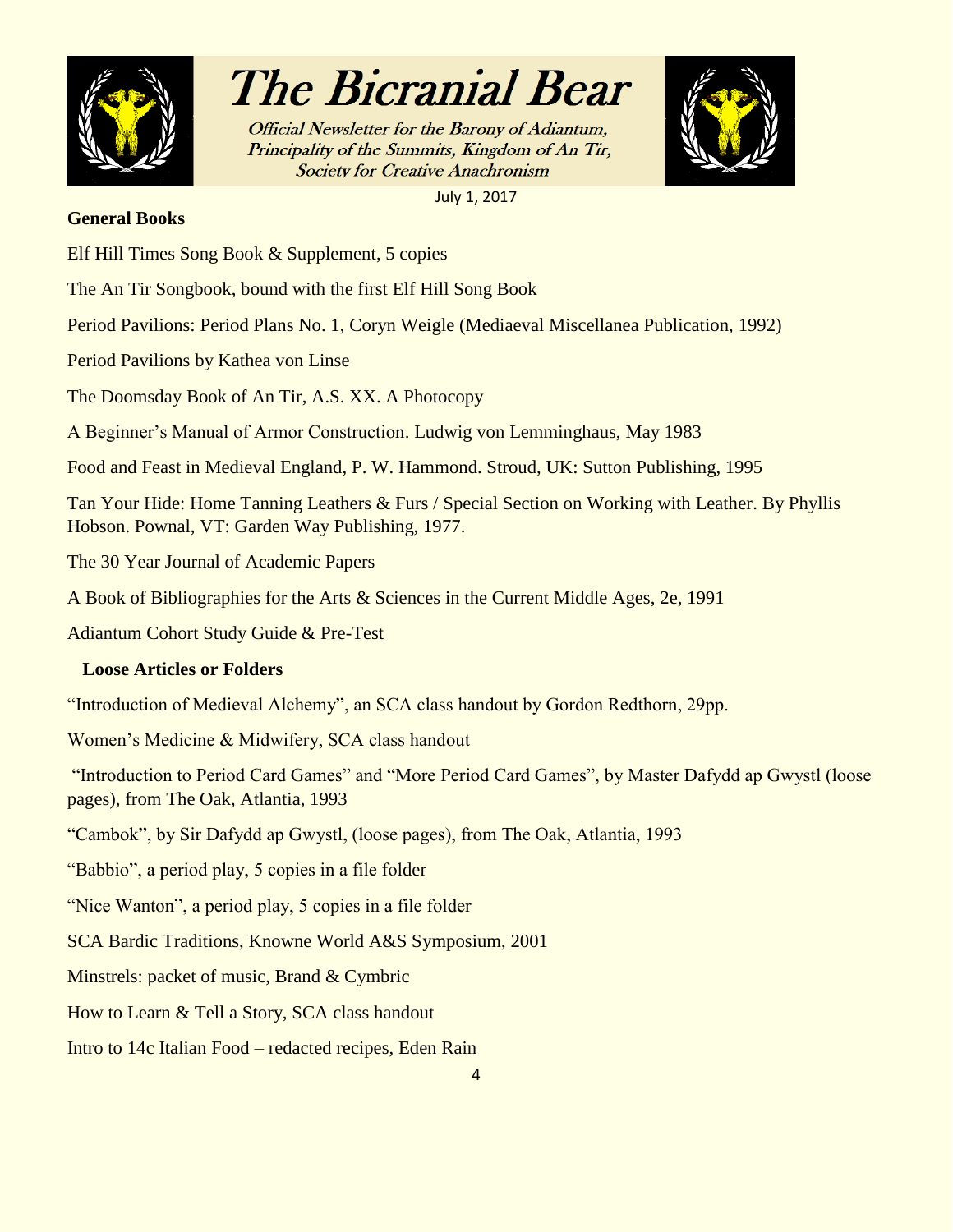

Official Newsletter for the Barony of Adiantum, Principality of the Summits, Kingdom of An Tir, **Society for Creative Anachronism** 



July 1, 2017 Envelope of articles about lace making, SCA class handout

Some Highlights in the History of Waxed Tablets & Building Simple Waxed Tablets

### **Compleat Anachronist Pamphlets in the Baronial Library**

| NumberTitle    |                                                        |
|----------------|--------------------------------------------------------|
| $\mathbf{1}$   | Med. & Ren. Eyeglasses                                 |
| $\overline{c}$ | Selections fro the Hammer, Pt. 1                       |
| 3              | Selections fro the Hammer, Pt. 2                       |
| $\overline{4}$ | <b>Indoor Games</b>                                    |
| 5              | The CA Guide to Brewing                                |
| 6              | Over the Edge - Cavalier Issue                         |
| $\overline{7}$ | Pure Air and Fire: Indeed a Horse                      |
| 8              | <b>Leathercraft for Common Usage</b>                   |
| 9              | (Drama) Thus We Mak ayn Mysterie                       |
| 10             | A Critical History of Illumination in Gaul<br>& France |
| 11             | <b>Traditional Ballads</b>                             |
| 12             | <b>English Domestic Architecture 12-1500</b>           |
| 13             | <b>Period Pornography</b>                              |
| 15             | Deer Abbey                                             |
| 16             | A Compleat herbal                                      |
| 18             | <b>Leatherwork II</b>                                  |
| 19             | <b>Royal Castle Building in England</b>                |

| 20 | <b>Barbarian Cultures</b>                             |
|----|-------------------------------------------------------|
| 23 | Arms & Armour III                                     |
| 24 | Arms & Armour IV                                      |
| 25 | Gardens                                               |
| 26 | Pavilions of the Known World                          |
| 27 | <b>Herbs II</b>                                       |
| 28 | <b>Fabrics: from the Wellspring</b>                   |
| 29 | Weapons & Armour II (1100-1350 AD)                    |
| 30 | <b>Medieval Abbey Life II</b>                         |
| 31 | <b>Introduction to Blackwork</b>                      |
| 32 | <b>Witchcraft in the Middle Ages</b>                  |
| 33 | Comparison of Greek & Chinese Medical<br>Philosophy   |
| 34 | <b>Russian Folklore</b>                               |
| 35 | <b>Intro to Russian Costume</b>                       |
| 36 | <b>Early Scandinavian Culture</b>                     |
| 37 | <b>Archery: The Longbow</b>                           |
| 38 | <b>Costume Studies I from Seams LIke Old</b><br>Times |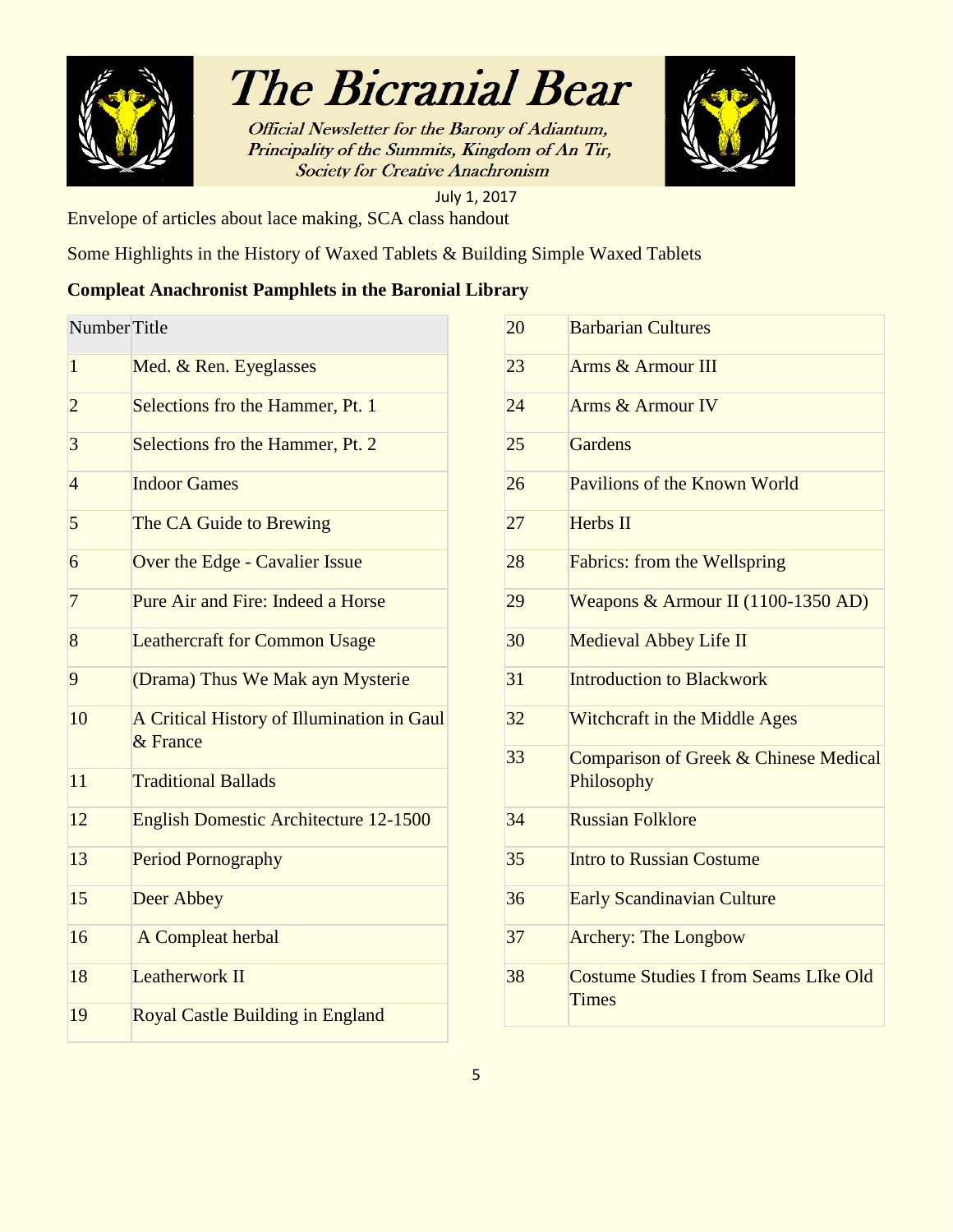

Official Newsletter for the Barony of Adiantum, Principality of the Summits, Kingdom of An Tir, **Society for Creative Anachronism** 



July 1, 2017

| 39 | <b>Costume Studies II from Seams LIke Old</b><br><b>Times</b>  |
|----|----------------------------------------------------------------|
| 40 | <b>Costume Studies III from Seams LIke</b><br><b>Old Times</b> |
| 41 | <b>Dyestuffs</b>                                               |
| 42 | <b>Issues in Chirurgery: from Al-Qanun</b>                     |
| 43 | A Palette of Period Pigments                                   |
| 44 | <b>The Troubadours</b>                                         |
| 45 | Med. & Ren. CHoral Music                                       |
| 46 | The Judgement of Allah: Arms & Armor<br>of Islam               |
| 47 | Primer in Calligraphy & Illumination                           |
| 48 | A Brief Historie of the Theatre                                |
| 49 | <b>Women in Medieval Times</b>                                 |
| 50 | <b>Armorial Display</b>                                        |
| 51 | The Islamic World                                              |
| 52 | <b>Women in Medieval Times II</b>                              |
| 53 | Cosmetics                                                      |
| 54 | <b>The Mongols</b>                                             |
| 55 | <b>Primer on Period Pottery</b>                                |
| 56 | Arms & armor of the Byzantine Empire                           |
| 57 | <b>A Viking Miscellanea</b>                                    |
| 58 | <b>Medieval Knighthood: The Beginning</b>                      |

| 17 |                                                                                                                                |
|----|--------------------------------------------------------------------------------------------------------------------------------|
| 59 | Women's Garb in N. Europe, 450-<br>1100CE                                                                                      |
| 60 | <b>Alcoholic Drinks of the Middle Ages</b>                                                                                     |
| 61 | An Encheridion: The Education of A<br>Scribe                                                                                   |
| 62 | <b>The Trouveres</b>                                                                                                           |
| 63 | <b>Medieval Merchants &amp; Artisans</b>                                                                                       |
| 64 | <b>Scandinavian Textiles</b>                                                                                                   |
| 65 | <b>Japanese Miscellany</b>                                                                                                     |
| 66 | <b>Welsh Miscellany</b>                                                                                                        |
| 67 | <b>Ars Poetica Societatis</b>                                                                                                  |
| 69 | The Development of the Coat of Plates:<br>The Evolution of Coth-Covered Armour<br>1250-1500                                    |
| 70 | The World's Oldest Dance: The Origins<br>of Belly Dancing                                                                      |
| 71 | Period Pastimes: Being a Timeline of<br>Games with Instructions & Commentary<br>on Selected Games Played in Medieval<br>Europe |
| 72 | <b>Aineh: Oriental Mirror Armour</b>                                                                                           |
| 73 | <b>Best of Chronique: A Journal of Chivalry</b>                                                                                |
| 74 | Dance: The Playbeau Interview                                                                                                  |
| 75 | <b>Vestarios: Clothing of the Eastern Roman</b><br><b>Empire 400-1453</b>                                                      |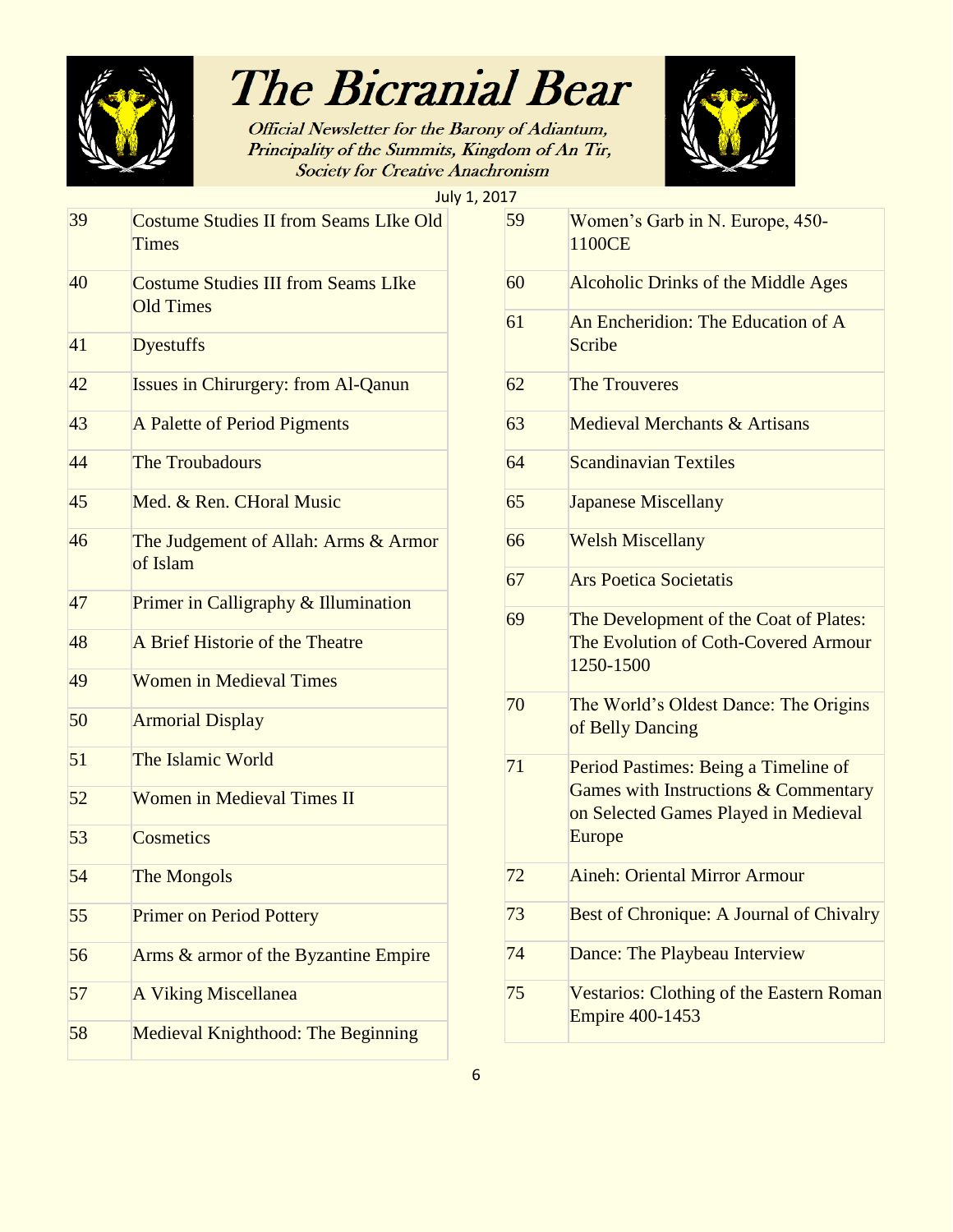

**Official Newsletter for the Barony of Adiantum,** Principality of the Summits, Kingdom of An Tir, **Society for Creative Anachronism** 



76 A Dreamer's Travels 78 Non-European Games 81 Period Metrology: The Study Of Measurement, Part 1 82 Period Metrology: The Study Of Measurement, Part 2 83 The University of Paris: Higher Education in the Middle Ages 85 Basic Bookbinding: Materials & **Techniques** 86 A Stitch Out of Time: 14th & 15th Century German Counted Thread **Embroidery** 87 Spinning With a Medieval Twist (Distaff & Wheel) 88 Beyond Prowess: Studying Chivalric **Literature** 90 Elizabethan Underpinnings for Women 91 Early CHild Balads 93 Period Chronology (Holidays & Saints days) 94 Deeds of Arms: Medieval Accounts of Challenges, Jousts & Tournaments 95 Period Chronology, Vol. 1: A through L 96 Period Chronology, Vol. 2: M through Z

| July 1, 2017 |     |                                                                                                          |
|--------------|-----|----------------------------------------------------------------------------------------------------------|
|              | 97  | The King Seeks More Aid? Two Views<br>of the Third Crusade                                               |
|              | 98  | The Lord Chateleyn's Men: The<br>Development of an Elizabethan Player's<br>COmpany                       |
|              | 99  | Life in 13th Century Novgorod                                                                            |
|              | 101 | Western Dance, 1450-1640                                                                                 |
|              | 103 | The Gaelic Truibas: A Brief History of<br>and Construction Techniques for<br><b>Medieval Irish Pants</b> |
|              | 104 | The Kings and Queens of England: A<br>Primer                                                             |
| Ŧ            | 105 | A Few Minutes on Books of Hours: An<br><b>Initial Inquirt</b>                                            |
|              | 106 | Precious Stones & Their Virtues: A<br>compendium of Seven Medieval<br>Lapidaries                         |
|              | 107 | The Art of Anglo-Norman Warfare,<br>1066-1181                                                            |
|              | 110 | An SCA Guide to Jewish Persona                                                                           |
|              | 111 | <b>Introduction to Medieval Latin</b>                                                                    |
|              | 113 | <b>Autocratting 101: A Comprehensive</b><br><b>Guide to Planning SCA Events</b>                          |
|              | 114 | Perugia Towels                                                                                           |
| 7            | 115 | <b>Wrought with FLowers of Black Silk</b>                                                                |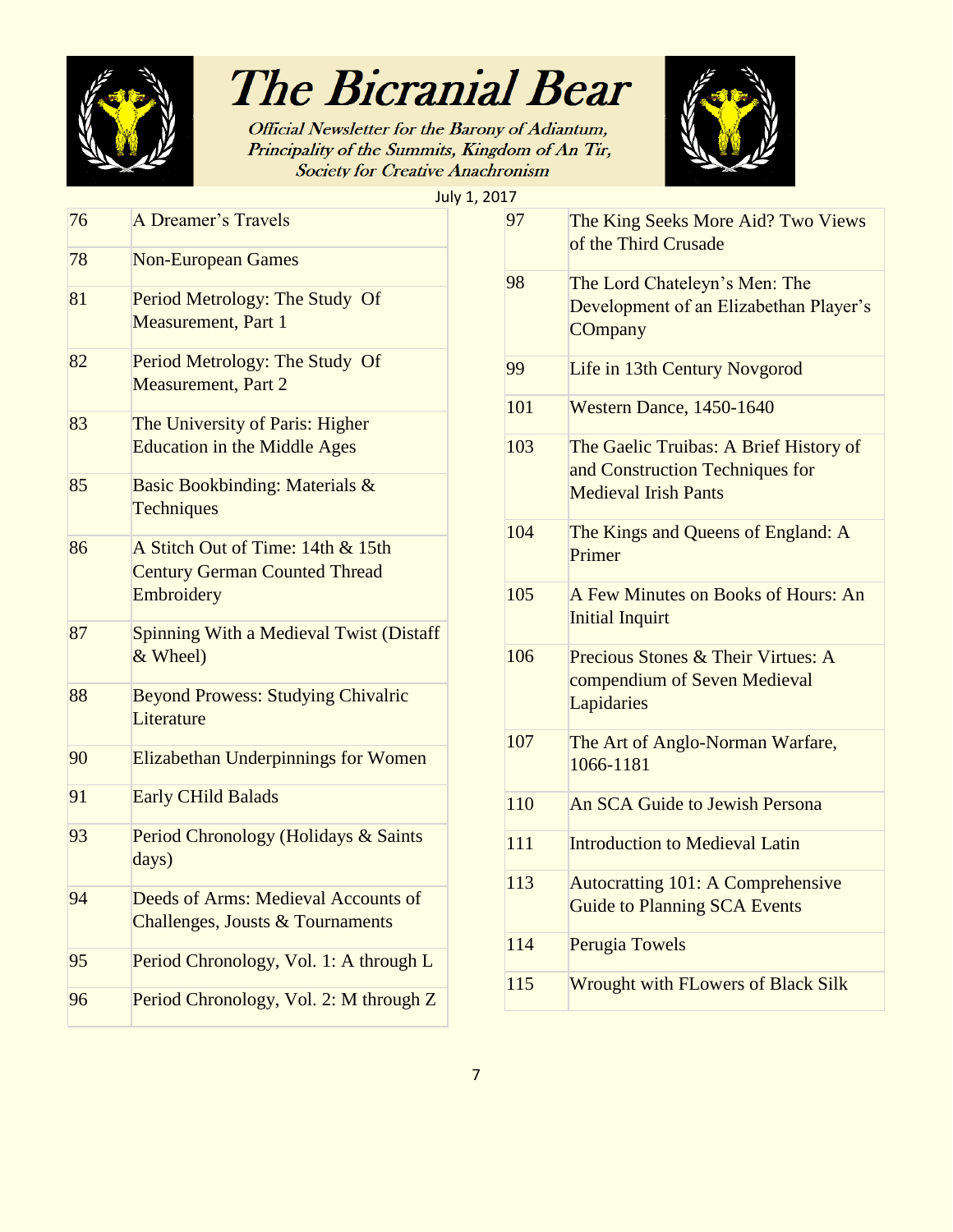

Official Newsletter for the Barony of Adiantum, Principality of the Summits, Kingdom of An Tir, **Society for Creative Anachronism** 



July 1, 20

| 116 | I See By Your Outfit: Order RObes,<br><b>Historical and Modern</b>                   |
|-----|--------------------------------------------------------------------------------------|
| 117 | The Sonnet Unbound: Elizabethan<br><b>SOnnets as Experimental Poetry</b>             |
| 118 | <b>Characteristically Pictish: An Analysis of</b><br><b>Ornament on Carved Stone</b> |
| 120 | <b>Making Medieval Mead, or Mead before</b><br>Digby                                 |
| 121 | European Woodworking Tools, 600-1600                                                 |
| 122 | Falconry                                                                             |
| 123 | Lo Spozalizio del Mare, The Wedding<br>with the Sea                                  |
| 124 | Elle s'Habille en Bliaut: Haute Couture<br>of the 12th Century                       |
| 125 | Greyhounds & Coursing in the SCA                                                     |
| 127 | Techniques of Medieval & Renaissance<br>Painting                                     |
| 128 | <b>A Polish Miscellany</b>                                                           |
| 129 | <b>From Woad to Blue</b>                                                             |
| 132 | The Templast & The Hospitallers:<br><b>Fighting for God, Praying for War</b>         |
| 133 | Headdresses of the 14th & 15th Centuries                                             |
| 134 | A Practical Guide to Medieval Adhesives                                              |
| 135 | Bedes Bydding: Medieval Rosaries &<br><b>Paternoster Beads</b>                       |

| 17  |                                                                                        |
|-----|----------------------------------------------------------------------------------------|
| 136 | Hygiene of the Middle Ages $&$<br>Renaissance, Vol. 1: Personal Grooming               |
| 137 | Hygiene of the Middle Ages $&$<br>Renaissance, Vol. 2: Domestic<br><b>Arrangements</b> |
| 138 | Around the House: A Medieval Child's<br><b>Guide to Useful Skills</b>                  |
| 139 | When Work is DOne: A Medieval<br>Child's Guide to Playful Pastimes                     |
| 140 | The Origins of Mead                                                                    |
| 142 | St. John's Day/A 16th Century Florentine<br>Gown/Recipe 'Of Chickens/Walnut<br>Liqueur |
| 155 | An Intro to the Tudor & Elizabethan<br>House                                           |
| 159 | <b>Unique Ministerials: Unfree Nobility</b>                                            |
| 161 | Chronicle of a Coracle: History &<br>Making of a Hide-covered Boat                     |
| 162 | Christine de Pizan: A Medieval Voice for<br>Women                                      |
| 163 | Confections & the English Banquet                                                      |
| 164 | <b>Casks, Kegs, and Other Brewing</b><br><b>Measurements in Medieval England</b>       |
| 165 | <b>Sculptural Sugar Paste: A Subtlety Art</b>                                          |
| 166 | The Gentle Art of Being a Consort                                                      |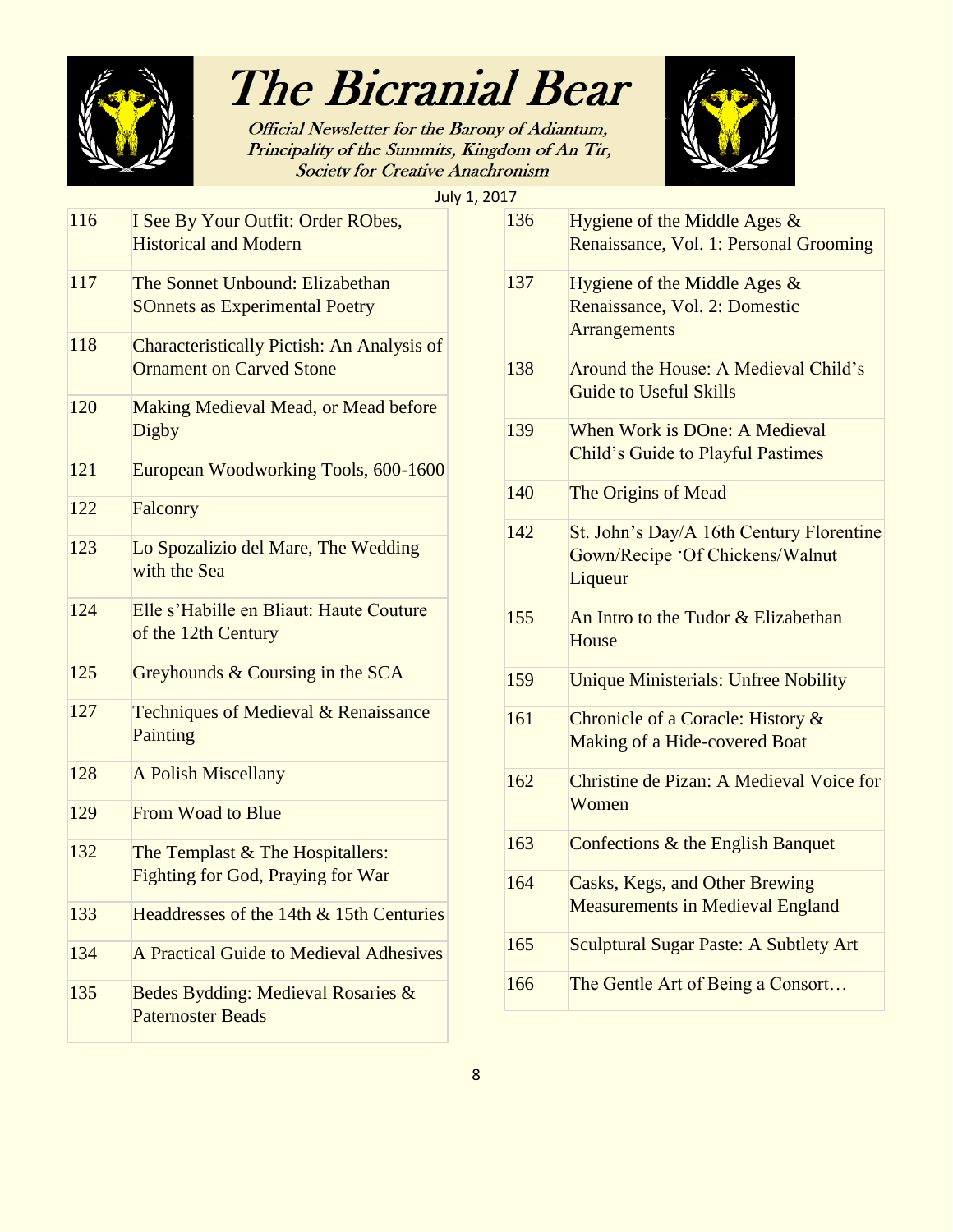

**Official Newsletter for the Barony of Adiantum,** Principality of the Summits, Kingdom of An Tir, **Society for Creative Anachronism** 



July 1, 2017

| 167 | Composing SCA Award Texts (at<br>scribe's) | 170        | To the Hilt: Sword Hilts 1460-1600 |
|-----|--------------------------------------------|------------|------------------------------------|
|     |                                            | <b>171</b> | <b>Medieval Brewing</b>            |
| 168 | German Peasant Clothing 1510-40            | 171        | Characters & Scenarios of Early    |
| 169 | Decorated Eggs and Pysanky                 |            | Commedia dell'Arte                 |

The Tournaments Illuminated issues in the Baronial Library are in the Storage Unit as of Feb. 2014. **Yseult's set of TI (#65, Winter 1982 to present) are available at Neslo Lane. The complete TI index can be found at http://www.sca.org/ti/issue.html**

#### **Costuming Resources in the Adiantum Baronial Library**

**Books**

Costume & Fashion, Vol. II, Herbert Norris, photocopy

Costume & Fashion, Vol. III, Books 1 & 2, Herbert Norris, photocopy

Costume of Byzantine Court Officials,  $10<sup>th</sup>$  century, 3-ring binder

Charted Peasant Designs from Saxon Transylvania, ed. H. E. Kiewe Dover book

Dress in Anglo-Saxon England, Gail Owen-Crocker, photocopy of the 1<sup>st</sup> ed.

The St. Martin Embroideries. Margaret B Freeman, Met. Mus. Of Art NYC

Germanic Costume: From the Early Iron Age to the Viking Era, 2<sup>nd</sup> edition. Diana L. Paxson (Mistress Diana Listmaker). Berkeley, CA: Greyhaven Costume Series #3, 1992.

Drafting & Constructing a Simple Doublet & Trunkhose of the Spanish Renaissance, R.W. Trump

Envelope of linen samples

**Footwear**, a 3-ring black binder, photocopy of various articles on footwear:

- Simple Medieval Shoes, Rhiannon fitz Gerald
- Stepping Into History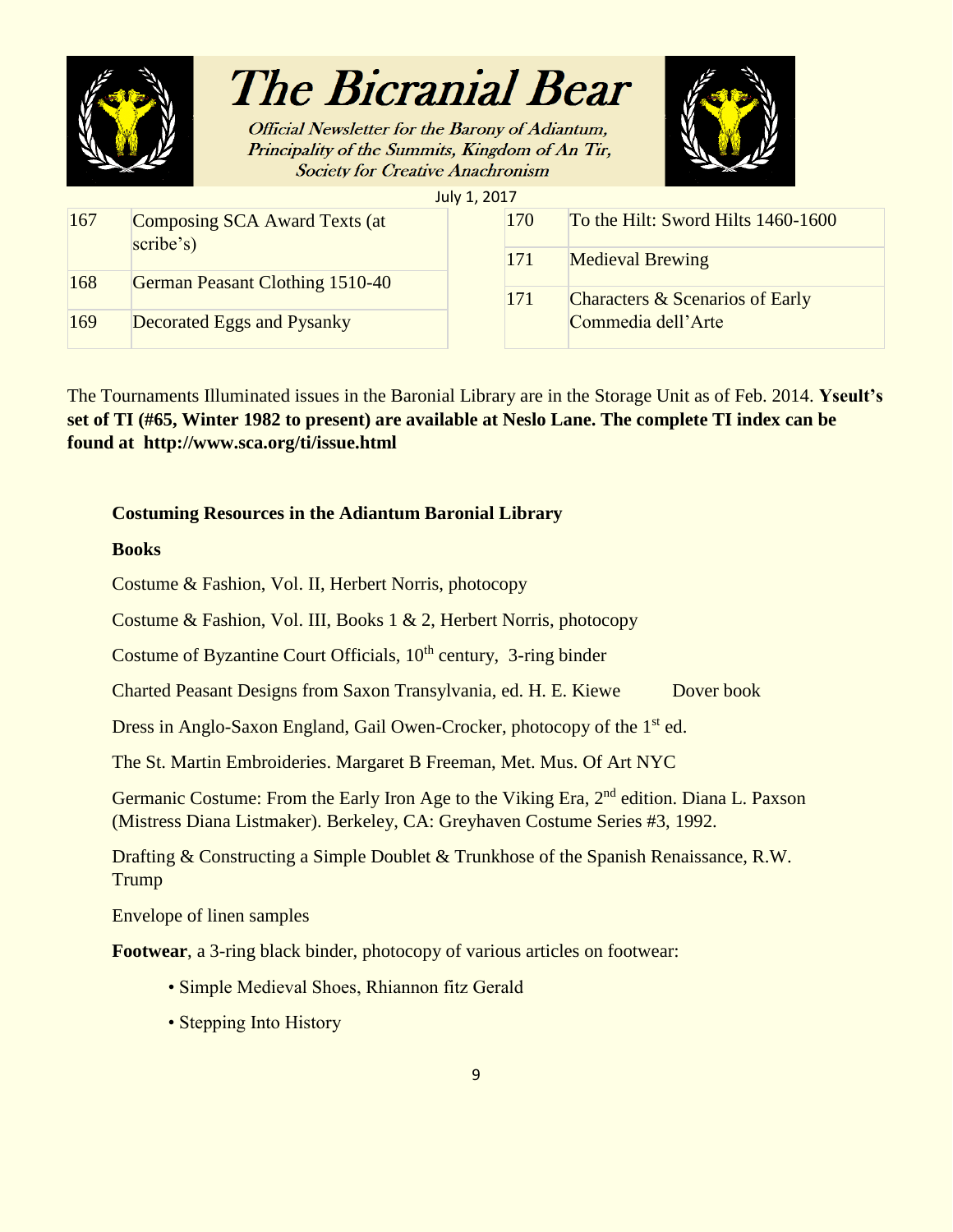

Official Newsletter for the Barony of Adiantum, Principality of the Summits, Kingdom of An Tir, **Society for Creative Anachronism** 



July 1, 2017

• "Old Sock"

• "A 15<sup>th</sup> Century Pattern for Chausses", Christina Hawkins, Costume: The Journal of the Costume Society, 1972, #6

•"Children's Shoes in the 13<sup>th</sup> to 16<sup>th</sup> Centuries, Margarethe de Neergaard, Costume: The Journal of the Costume Society,1985, #16

• "Basic Footwear Outline," SCA class handout + pattern

• "History of Footwear," Rhiannon ferch Myfanwy, SCA class handout

• Several plates of medieval shoes from Skomod och skotillverkning fran medeltiden till vara dagar by Ernfrid Jafvert, 1938, caption in Swedish

• Illustrations of 16c footear from History of Costume by Blanche Payne

• "The Anglo-Norse Boot" by Thorir Jorvik from The Teuronic Plague, April 1985

• Sections from A History of Show Fashions by Eunice Wilson (Ch. 2, Outline of Shoe Terms; illustrations & some discussion of shoes from pre-Roman Britain thru 16c).

• "Shoes," section of a book on how to make leather shoes, with illustrations

•"Northern European Footwear," chapter 10 of The Mode in Footwear, by R. Turner Wilcox.

• Best Foot Forward: Making Medieval Shoes of Fabric, Enriqueta Isabel Reyes y Mora

**Viking and Chinese costume**, a 3-ring yellow binder of photocopied articles:

• Viking Age Women's Garments of Scandinavia, an SCA class handout by Meistara Kathlin in Storrada, 2004.

• From Attila to Charlemagne: Arts of the Early Medieval Period in the Metropolitan Museum of Art, ed. by K.R. Brown, D. Kidd, C.T. Little. NYC: MMA, 2000.

•Sui, Tang and the Five Dynasties. Photocopied section of a book on Chinese  $6<sup>th</sup> - 7<sup>th</sup>$ century costume.

•Liao, Jin and Yuan Dynasties, Chinese 10-12<sup>th</sup> century costume.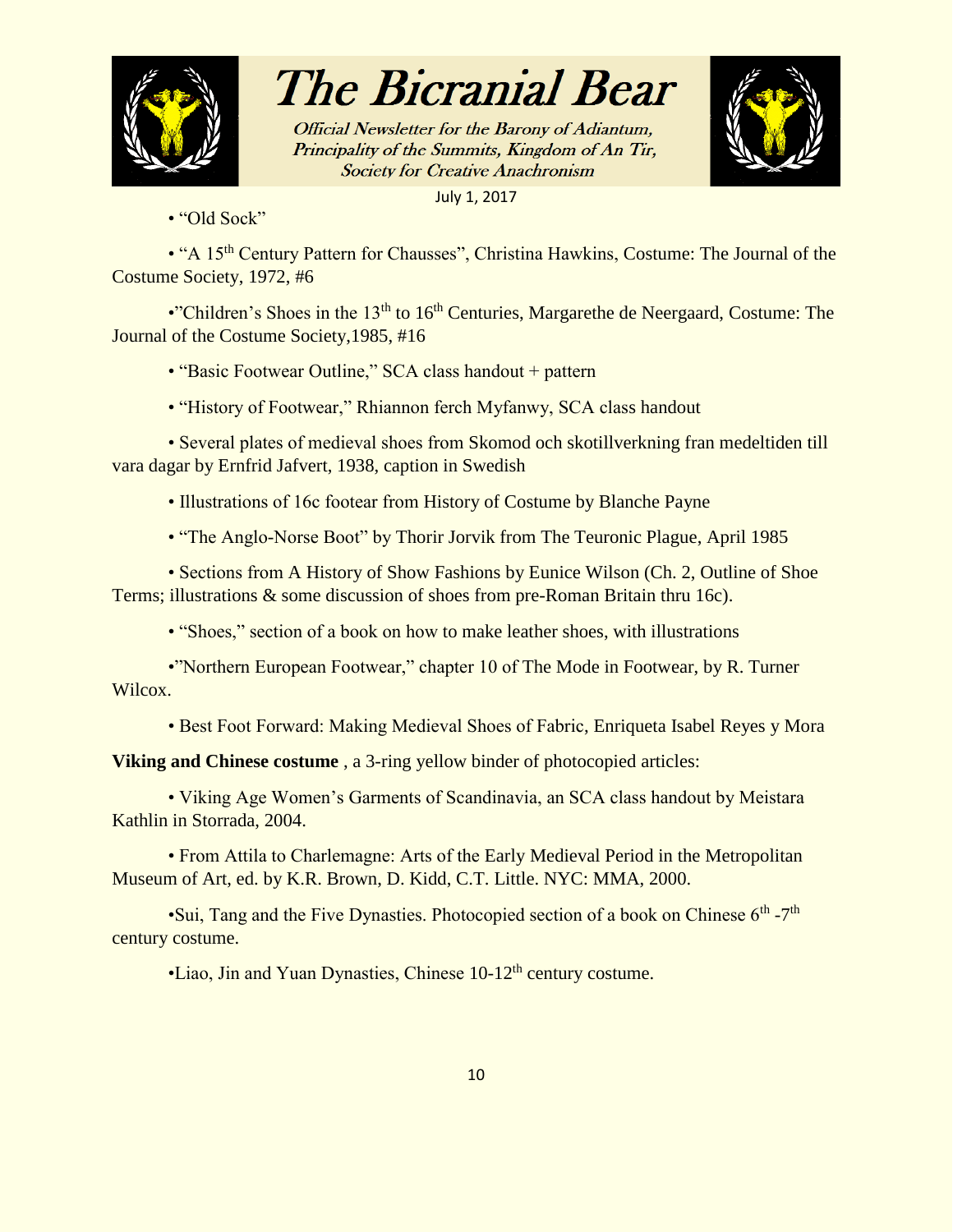

Official Newsletter for the Barony of Adiantum, Principality of the Summits, Kingdom of An Tir, **Society for Creative Anachronism** 



July 1, 2017

**Costuming & Needlework Notebook:** a 3-ring binder of handouts and photocopied pages from a number of books

| title                                     | author                        | notes                        |
|-------------------------------------------|-------------------------------|------------------------------|
| <b>Elizabethan Sword Hanger</b>           | Thomas, Gareth                | <b>Tandy pattern</b>         |
| <b>Sword Hanger</b>                       | Thomas, Gareth                | <b>Tandy pattern</b>         |
| <b>Handmaking Leather Gloves</b>          | Faulkner-Wagoner, Jan         |                              |
| The History of Sheep                      |                               |                              |
| Fabrics & colors 1150-1650                | Kathryn Goodwyn               | <b>SCA</b> publication       |
| <b>Shoes</b>                              | how to make                   | handout                      |
| Duct Tape Bodice pattern                  | Caterina de Raffaelli         | from Elf Hill Times          |
| Landsknecht bodice & sleeve               |                               | handout                      |
| Embroidery                                | stitches & techiques          |                              |
| <b>Heraldic Costume</b>                   | <b>Cathryn Stewart Morgan</b> | handout                      |
| A Belt for a Cotehardie                   | <b>Yseult of Broceliande</b>  | from Elf Hill Times          |
| <b>Practical Beginning Costume</b>        | <b>Chimene de Cinq Tours</b>  | handout                      |
| <b>Fashion in Costume</b>                 | Nunn, Joan                    | 1200-1450                    |
| Medieval Costume & How to Recreate It     | Hartley, Dorothy              | circle skirt, ladies dresses |
| <b>Short History Costume &amp; Armour</b> | Kelly & Schwabe               | 1931                         |
| <b>Costume 1066-1990</b>                  | Peacock, John                 |                              |
| <b>Historic Costuming</b>                 | Truman, Nevil                 | 1952?                        |
| <b>Historic Costume</b>                   | Lester & Kerr                 | Mid. Ages 476-1500           |
| <b>History of Costume</b>                 | Braun & Schneider             | 1861-80                      |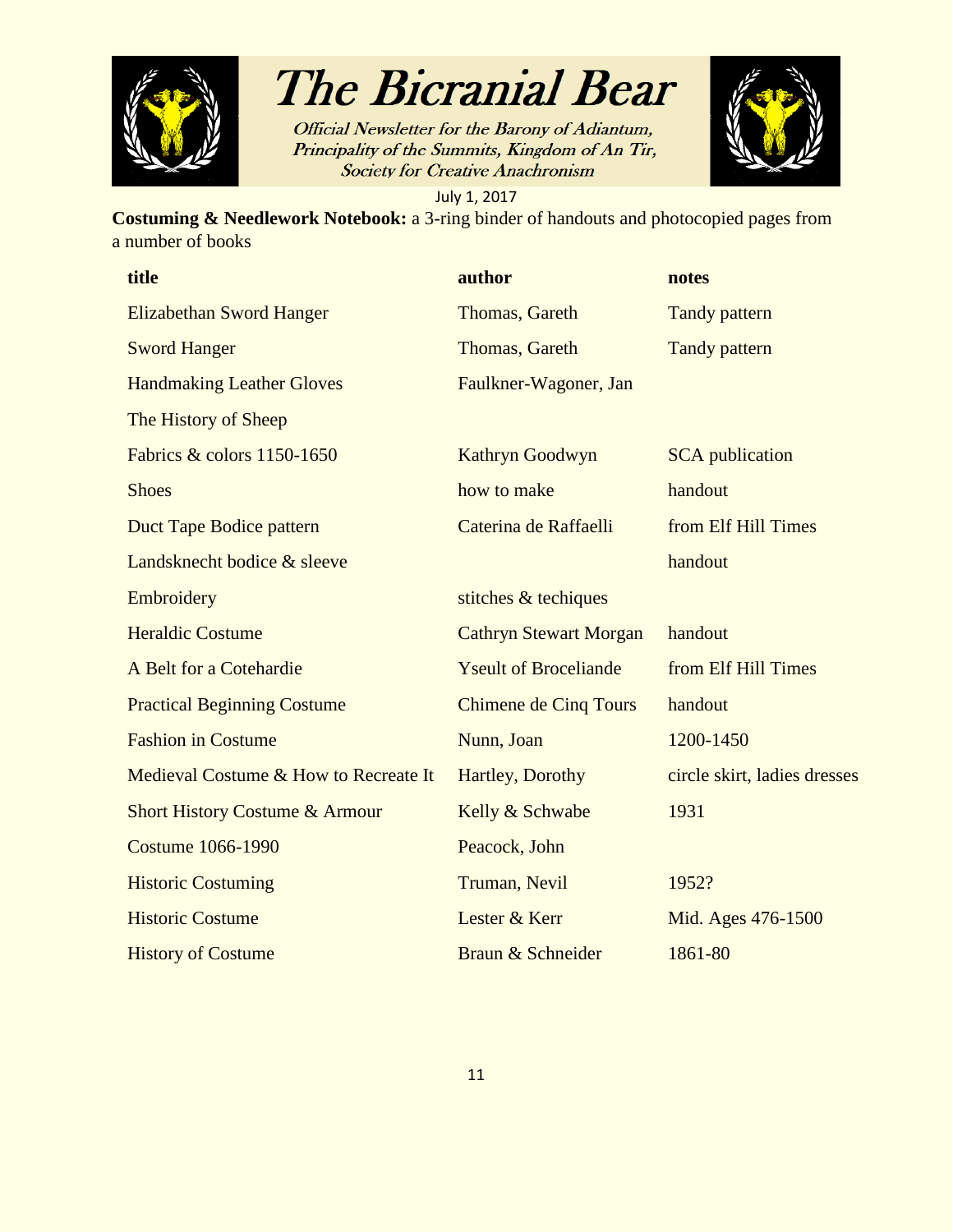

**Official Newsletter for the Barony of Adiantum,** Principality of the Summits, Kingdom of An Tir, **Society for Creative Anachronism** 



July 1, 2017 **Period Garb Notebook:** a 3-ring binder of photocopied pages from a number of books

| title                                   | author                   | notes                         |
|-----------------------------------------|--------------------------|-------------------------------|
| <b>Dictionary of Costume</b>            | Wilcox, R. Turner        | partial                       |
| Mode in Costume                         | Wilcox, R. Turner        | partial                       |
| <b>Costume &amp; Fashion</b>            | Laver, James             | 400-1600 AD                   |
| <b>Western European Costume</b>         | Brooke, Iris             | 13-17th cent.                 |
| Evolution of Fashion: Pattern & Cut     | Hill & Bucknell          | English court dress, patterns |
| <b>What People Wore</b>                 | Gorsline, Douglas        | good eccessories              |
| <b>Costume: Illustrated Survey</b>      | Lister, Margot           | 600-1100 AD                   |
| <b>Historical Costumes of England</b>   | Bradfield, Nancy         | good overview                 |
| <b>Patterns for Theatrical Costumes</b> | Holkeboer, Katherine     | patterns                      |
| European Costume: 4000 Years            | Yarwood, Doreen          | mostly 14th cent.             |
| <b>Western World Costume</b>            | <b>Bradley, Caroline</b> | $11th-15th$ cent.             |

**Ian Heath Military Garb** books, photocopies in a large grey 3-ring binder

Armies of the Dark Ages, 600-1066

Armies and Enemies of the Crusades, 1096-1291

Armies of the Middle Ages, Vol. 1: The Hundred Years' War, the Wars of the Roses, the Burgundian Wars, 1300-01487

Armies of the Middle Ages, Vol. 2: The Ottoman Empire, Eastern Europe & the Near East, 1300-1500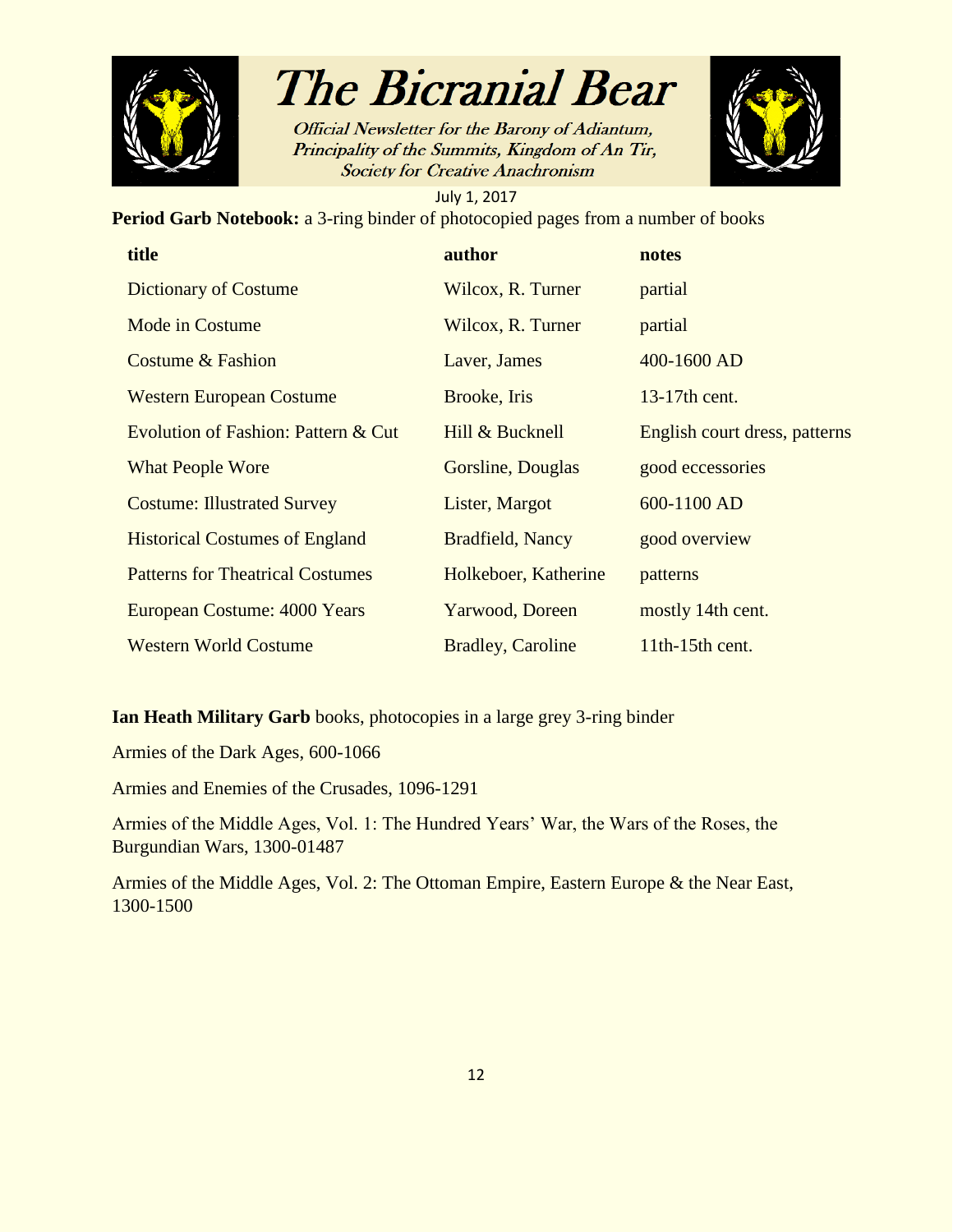

**Patterns**

### The Bicranial Bear

Official Newsletter for the Barony of Adiantum, Principality of the Summits, Kingdom of An Tir, **Society for Creative Anachronism** 

July 1, 2017



### **type location notes** Apache boots envelope Viking pants envelope English Court Dress in Period Garb Notebook in Hill & Bucknell garb 9th-17th cent. in Period Garb Notebook in Holkeboer Elizabethan sword hanger in Cost & Needlework Notebook in pocket Sword hanger in Cost & Needlework Notebook in pocket Shoes envelope men & women **Children's tunics** envelope McCall's pattern Military Garments envelope Period Pattern #101 More Military Garments envelope Period Pattern #102

**Videotape and CD copy**– "Twelfth Night in the Kingdom of An Tir", January 6-8, 2000, Eugene, OR.

**CDs – The Great Courses** series The Vikings, Prof. Kenneth W. Hart The Early Middle Ages, Prof. Philip Daileader The High Middle Ages, Prof. Philip Daileader The Late Middle Ages, Prof. Philip Daileader The Medieval World, Prof. Dorsey Armstrong Food: A Cultural Culinary History, Prof. Ken Albala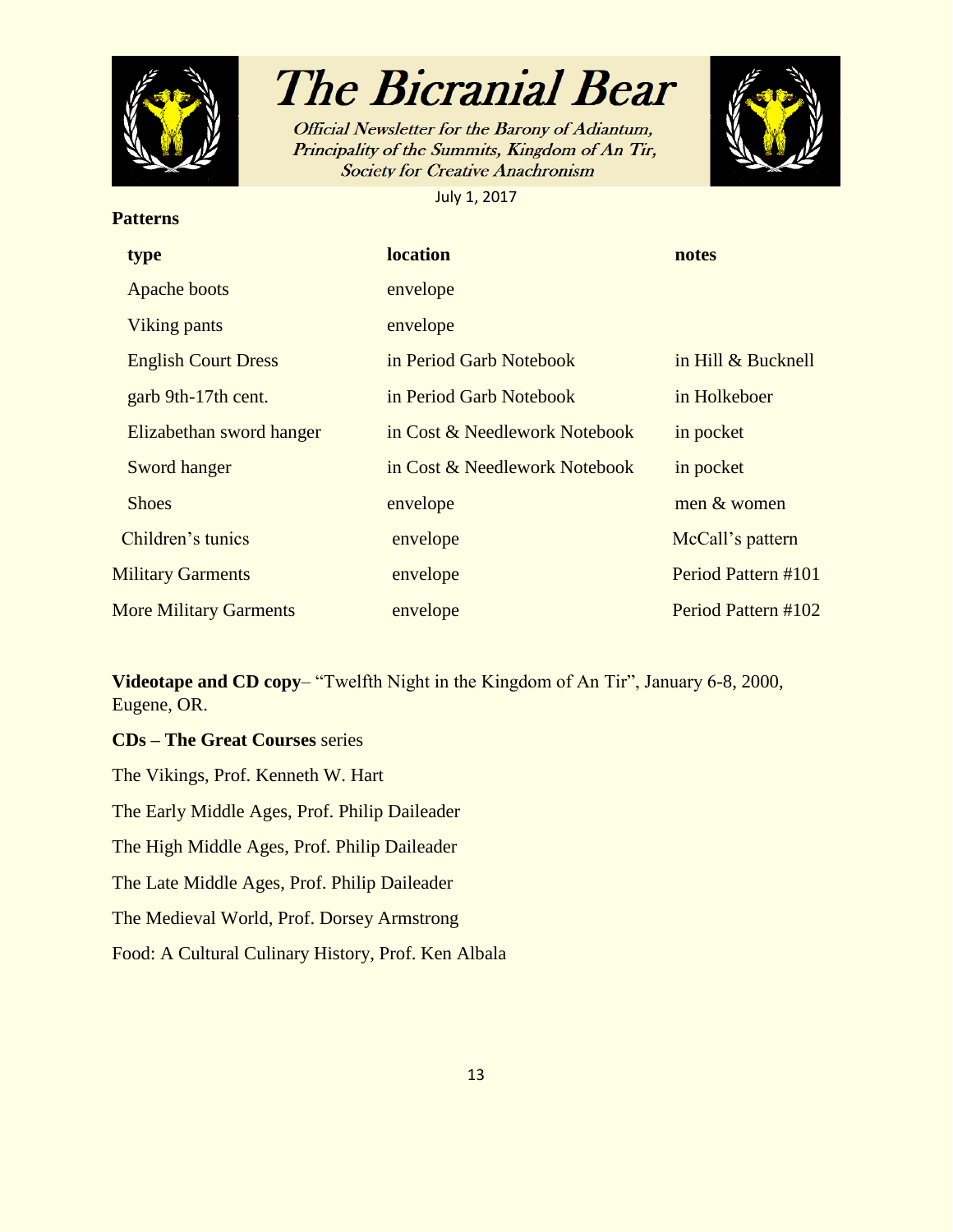

Official Newsletter for the Barony of Adiantum, Principality of the Summits, Kingdom of An Tir, **Society for Creative Anachronism** 



July 1, 2017

### **Heraldic Resources stored at the home of Golden Bear Herald, Aelis the Rose**

Known World Heraldic Symposium, Proceedings, 2007 (disc) – with the Herald

Known World Heraldic Symposium, Proceedings, 2008 (disc) – with the Herald

Book about forming scientific Latin names

Compleat Anachronist #66, A Welsh Miscellany, on naming

Irish Names, Donnchadh O Corrain, Fidelma Macguire

The Surnames of Ireland, Edward Matysight (?)

Oxford Dictionary of Surnames

Oxford Dictionary of English Christian Names

The Concise Oxford Dictionary of English Place Names

#### **Scribal resources at the home of Martha Sherwood, 250 E 38th Ave., Eugene**

Drogin, Marc, Medieval Calligraphy: Its History & Technique Telerion, Asahla, An Apprentice Illuminator's Workbook CA #43, A Palette of Period Pigments CA #61, An Encheiridion – The Education of a Scribe Scribble, Summer 1991?, No.28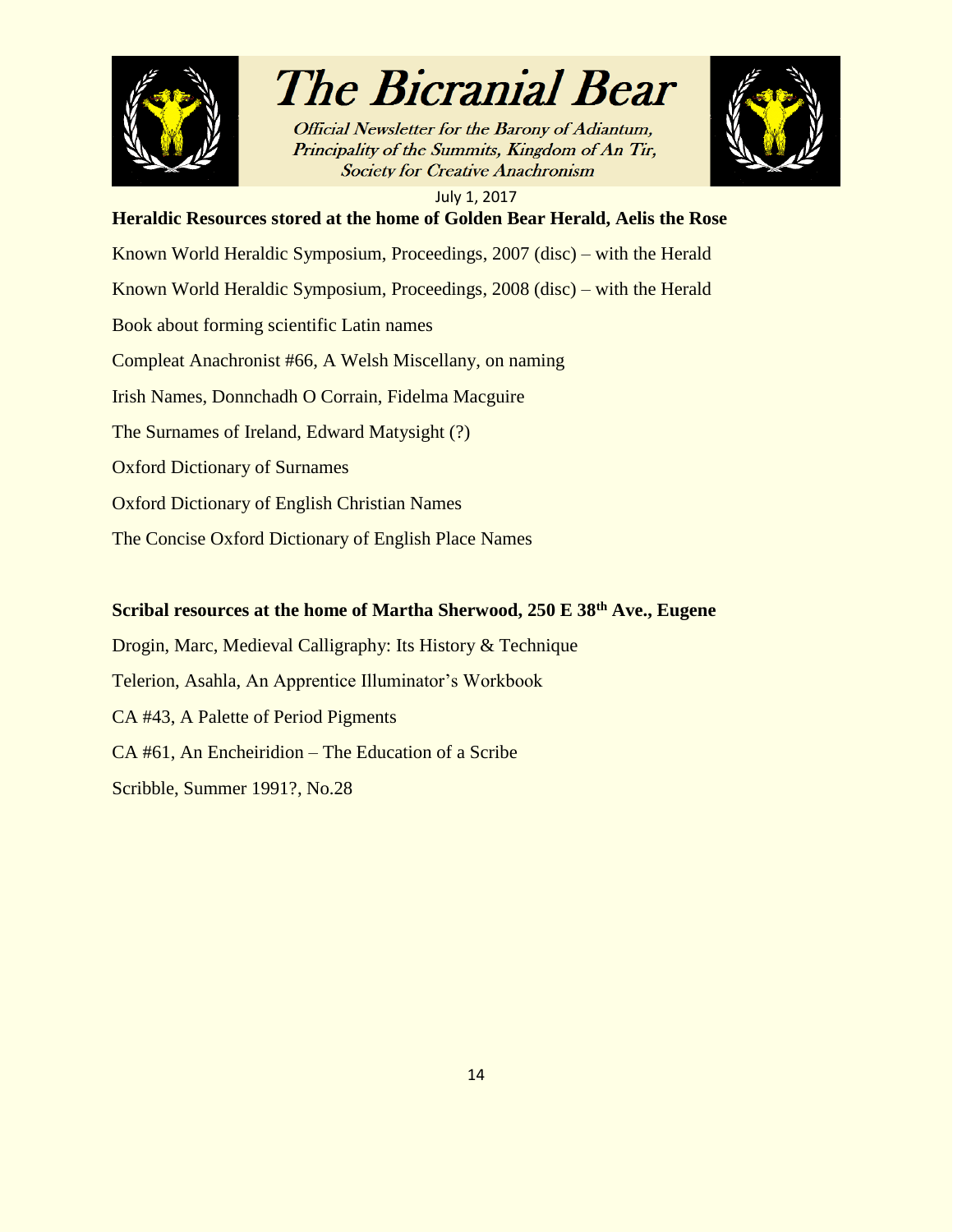

**Official Newsletter for the Barony of Adiantum,** Principality of the Summits, Kingdom of An Tir, **Society for Creative Anachronism** 



July 1, 2017

#### **Misc. pamphlet and file folders of photocopies in the Adiantum Baronial Library**

| Title                                                      | Author                                  | format         | type               |
|------------------------------------------------------------|-----------------------------------------|----------------|--------------------|
| *An Tir Miister of A&S Handbook, AS 26                     | Godytha of Whiteraven                   | stapled        | A&S                |
| Mechanical Clocks & Concepts of Time                       | Ithra handout                           | stapled        | A&S                |
| The Circle: Journal of Bardic Arts                         | #1, 1988 by St. Mungo's                 | stapled        | A&S                |
| <b>An Italian Merchant's Dinner</b>                        | <b>Demetrios</b>                        | folder         | Cooking            |
| <b>How to Cook Forsoothly</b>                              | Katrine de Baillie du Chat<br><b>OL</b> | loose          | Cooking            |
| <b>Welsh Cooking / Customs &amp; Cooking from</b><br>Wales | Llewellyn, Sian                         | folder         | Cooking            |
| <b>Welsh Cooking / Food of the Bards</b>                   | Roberts, Enid                           | folder         | Cooking            |
| *Fighter's Handbook, 1985 ed.                              | Kevin Perigrynne OP                     |                | <b>Fighting</b>    |
| <b>Chronicles of the Crusades</b>                          | copy of a book                          | folder         | <b>History</b>     |
| Crusades, var. articles                                    |                                         | folder         | <b>History</b>     |
| Crusades, var. articles                                    |                                         | folder         | <b>History</b>     |
| Digital Devices: Computers & Heraldry                      | 2001 An Tir Heraldic<br>Symposium       | <b>Stapled</b> | How-to             |
| <b>Making of Period Glass</b>                              | Angelo Paolo Cavilli                    | folder         | How-to             |
| Making your own spoon                                      | <b>Bailey</b> , David                   | folder         | How-to             |
| Smithsonian mag.June 1981, v.12, #3                        | article on SCA p.94                     | magazine       | <b>SCA</b> history |

Social Scandinavia in the Viking Age, Williams, Mary W., Macmillan, 1920 Chronique: The Journal of Chivalry, Issue #9, 2nd Quarter, 1994. Focus on William the Marshal Best of a Watched Pot, Vols. 1 & 2 (reprints from An Tir's Culinary Guild)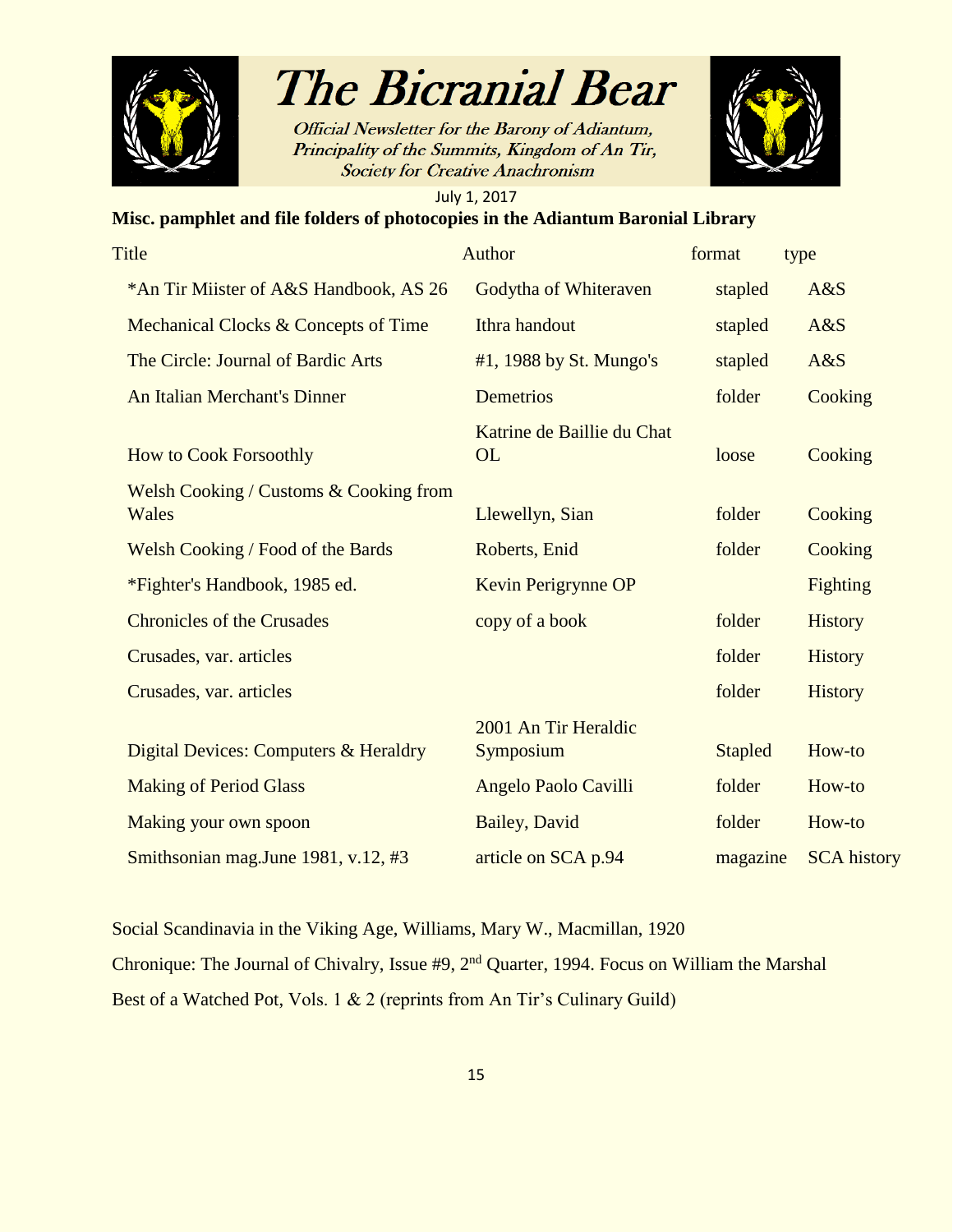

Official Newsletter for the Barony of Adiantum, Principality of the Summits, Kingdom of An Tir, **Society for Creative Anachronism** 



July 1, 2017

A Greek and Roman Treasury, Dietrich von Bothmer. Bulletin of the Metropolitan Museum of Art, NYC, Summer 1984. Objects in their collections.

| Ancient Greek, Roman, Byzantine Costume | Houston, Mary              | folder |
|-----------------------------------------|----------------------------|--------|
| <b>Making Grass Slippers</b>            | handout                    | folder |
| What is Nålbinding and its History      | <b>Sigrid Briansdottir</b> | packet |

The Elf Hill Times, Vols. 1-9, 12-30, 32

Format = noted if not hard or paper bound books

| title                                    | author                    | format                 | type           |
|------------------------------------------|---------------------------|------------------------|----------------|
| <b>Natural Dyes and Home Dyeing</b>      | Adrosko, Rita             |                        | A&S            |
| Sable Longboat Persona Challenge         | Osborne, Valdis           |                        | A&S            |
| A History of England, 2e                 | Smith, Goldwin            |                        | <b>History</b> |
|                                          |                           | Photocopy              |                |
| Civilization of the Renaissance in Italy | Middlewmore, SGC          | $3$ -ring              | <b>History</b> |
|                                          | <b>Odo of Deuil</b>       | Photocopy              |                |
| Journey of Louis VII to the East         | (Laymance transl)         | $3$ -ring              | <b>History</b> |
|                                          |                           | Photocopy              |                |
| The First Crusade                        | Krey, August              | $3$ -ring              | <b>History</b> |
| <b>Big Green photobook</b>               | pieces of the tent        |                        | how-to         |
| Book about forming scientific names      | classical/English lexicon | Photocopy<br>$3$ -ring | <b>Names</b>   |

A Boke of Dayes: A Journal of the Festival of St. Hildegard by Duchess Lao Tao-sheng